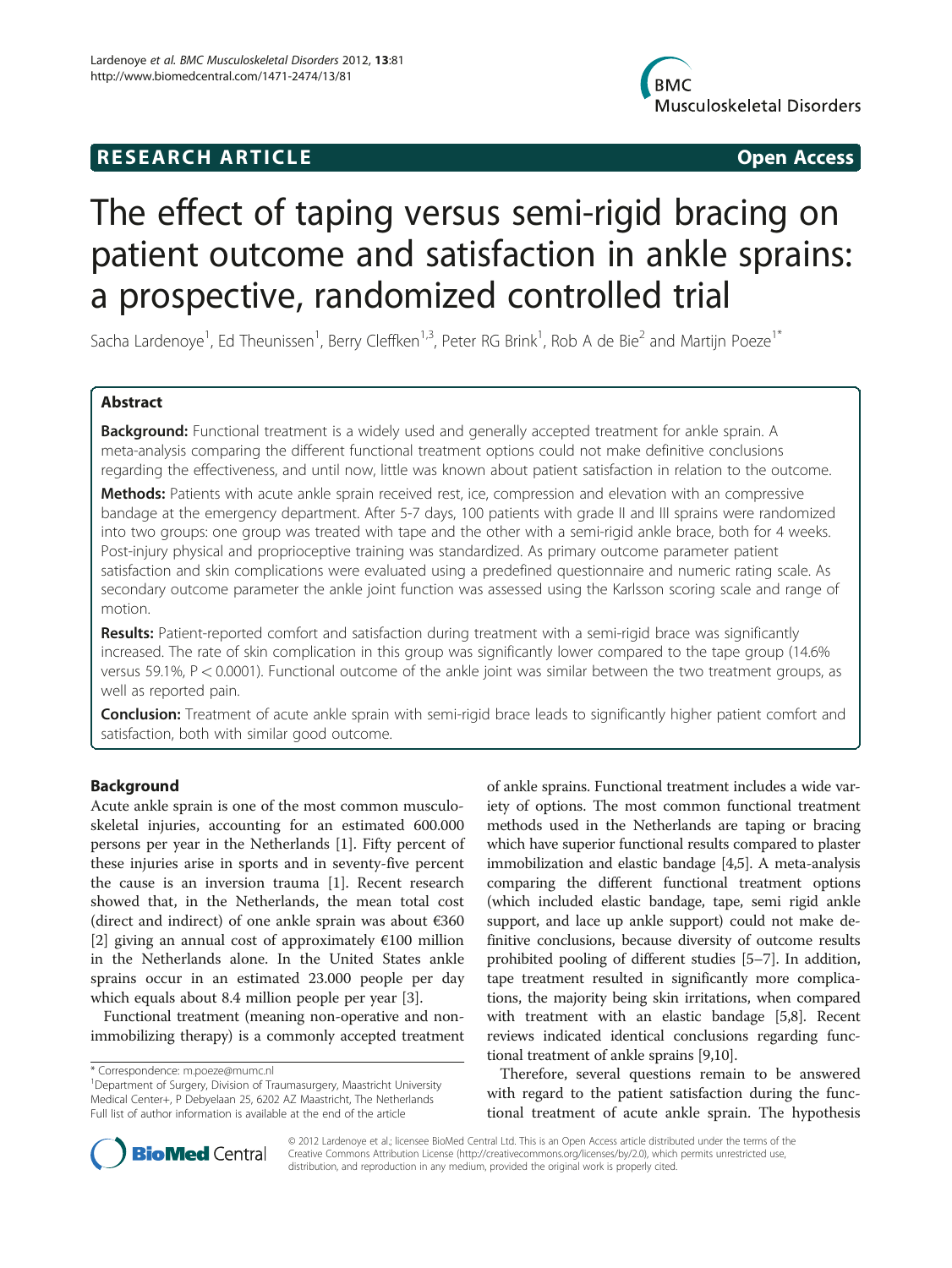tested in this study is that the treatment of lateral ankle sprain with a semi-rigid brace leads to less local complications [allergic contact dermatitis, bullae, and skin pressure abnormalities] and more patient satisfaction than treatment with tape. Reduction in complications will improve patient satisfaction with the treatment method and this will improve functional outcome by enhancing compliance with the treatment method used. The aim of this study was to determine the effect of treatment with tape compared to treatment with brace on patient outcome and satisfaction in ankle sprains.

# Methods

# Study design

Prospective, randomized controlled trial conducted in a trauma out patient clinic from February 2008 till July 2009. The Institutional Review Board of the Maastricht University Medical Center (MEC072094/NL20031.068.07) approved this study. Written informed consent was obtained from each patient.

# Inclusion/exclusion criteria

Patients were included if they sustained a grade II or III ankle sprain (significant damage to lateral ligaments defined by the presence of a lateral hematoma and tenderness at the anterior lateral ligament without (grade II) or with anterior drawer instability (grade III) as assessed by a supervised resident or by the treating physician when presented in the outpatient clinic within 5-7 days. Grade I ankle sprain was determined as the absence of a hematoma and tenderness at the anterior lateral ligament. Patients with the presence of a lateral hematoma and tenderness at the anterior lateral ligament without instability were defined as grade II) as patient with lateral hematoma, tenderness and instability were defined as grade III [[3\]](#page-6-0). The study excluded patients undergoing preventive treatment of recurrent ankle sprains. The specificity and sensitivity of delayed physical examination for the presence of absence of a lateral ankle ligament rupture are 84% and 96%, respectively. A positive anterior drawer test in combination with pain on palpation on the ATFL and hematoma discoloration has a sensitivity of 100% and specificity of 77% [\[11](#page-6-0)]. Patients were excluded if they had a fracture, if their age was under 16 or over 55 years; if they had experienced a previous ankle sprain or fracture; if they sustained swelling that made treatment with tape impossible, were mentally disabled or were unwilling to participate in the study.

# Randomization and treatment

Patients with an inversion trauma were physically examined by a physician assistant or junior resident at the

emergency department. A fracture was excluded, following the Ottawa Ankle Rules [[12,13\]](#page-6-0). In case of a sprain, initial treatment consisted of a compressive bandage together with a standard advice (rest, ice, compression, and elevation). Pain medication and crutches were not standardized. Patients revisited the outpatient clinic within 5-7 days after the trauma. At that time, a supervised resident or treating physician reassessed the ankle. After informed consent, patients with a grade II/III lateral ankle sprain were randomized into two equal groups. An independent research assistant performed a concealed permuted block randomization using a computer-generated randomization schedule with a random block size. Treating physicians and patients were blinded to the randomization process. One group was treated with tape (Coumans-bandage) and the other with a semi-rigid brace (AirLoc<sup>®</sup> Bauerfeind, Zeulenroda, Germany), both for 4 weeks. The tape was re-applied in the outpatient clinic at least once after two weeks or when patients indicated that stability was lost from the tape or for hygiene purposes or skin related problems. Taping was performed by a select group of experienced and skilled healthcare professionals of the outpatient clinic. The tape consists of three layers. The first layer is a latex free, adhesive, bandage to protect the skin. The second layer consists of 2.5 cm non-elastic strapping tape (Leukotape, Beiersdorff) used for support. The third layer consists of elastoplasts 6 cm broad, elastic used for fixation of the second layer [\[14](#page-6-0)].The ankle semi-rigid ankle brace used has contoured plastic shells that are held in place with hook and loop fasteners that can be adjusted individually. This ankle support (medial and lateral side of the ankle) has air cushions that inflate to stabilize the ankle's lateral ligaments preventing them from twisting.

Supervised proprioceptive exercises were given in both groups, starting one week after trauma. Verbal and written instructions for daily home exercises, focused on proprioceptive, range of motion training and strength exercises, were given by the attending nurse. During follow up additional instructions could be given. Follow up took place at week 3, 5, 9 and 13 post injury which was indicated in the study as week 2, 4, 8, and 12 after start of the study treatment.

# Outcome

As primary outcome parameter patient satisfaction was assessed by verbal rating scale: poor (5), moderate (4), sufficient (3), good (2) and excellent (1) both at 2 and 4 weeks after start of the study treatment. In addition, the ankle joint function was assessed using the validated Karlsson scoring scale [\[15](#page-6-0)] and range of motion at 2, 4, 8 and 12 weeks after start of the study treatment. An anterior drawer test was used to assess the stability of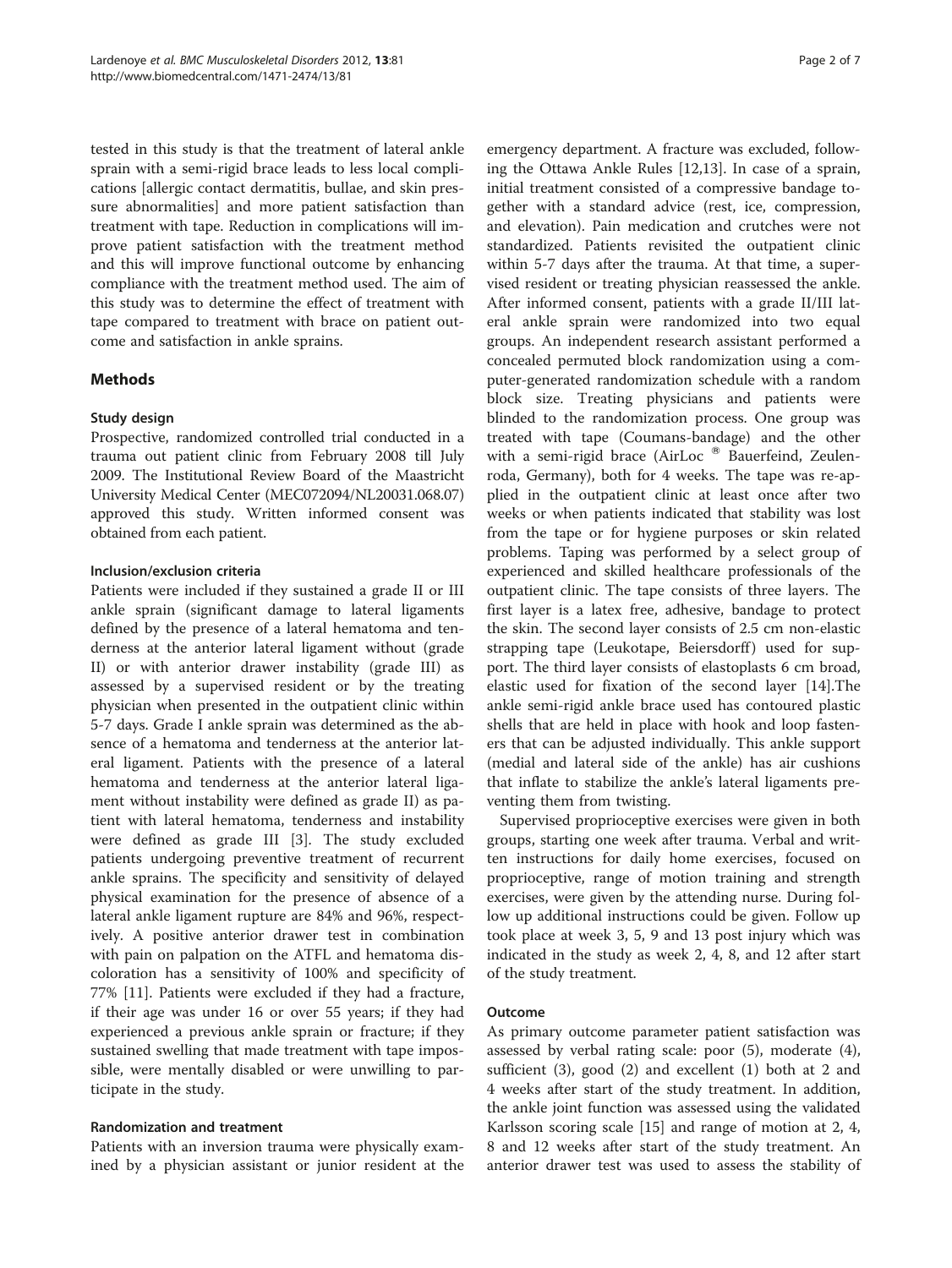the anterior talofibular ligament and compared to the uninjured ankle. The Karlsson scoring scale (Table 1) consists of eight categories with a total of 90 points, assessing pain, swelling, instability, stiffness, stair climbing, running, work activities and support. Also, the level of pain was evaluated using a 5 point pain scale: no pain (1) mild pain (2) moderate pain (3) severe pain (4) overwhelming pain/ worst ever (5). The same 5-point Likert scale was used to assess patient-reported hygiene. Complications of the treatment were registered as allergic contact dermatitis, bullae and/or skin pressure abnormalities requiring local skin treatment or cessation of the treatment.

The range of motion of the ankle joint covers the movement between maximum dorsal and maximum plantar flexion. The foot was placed in the neutral position, using

| Category                    | degree                                                  | Score          |
|-----------------------------|---------------------------------------------------------|----------------|
| Pain                        | None                                                    | 20             |
|                             | During exercise                                         | 15             |
|                             | Walking on uneven surface                               | 10             |
|                             | Walking on even surface                                 | 5              |
|                             | Constant                                                | $\Omega$       |
| Swelling                    | None                                                    | 10             |
|                             | After exercise                                          | 5              |
|                             | Constant                                                | $\Omega$       |
| Instability<br>(giving way) | None                                                    | 15             |
|                             | Walking on uneven ground                                | $10 \,$        |
|                             | Walking on even ground                                  | 5              |
|                             | Constant using support                                  | $\Omega$       |
| Stiffness                   | None                                                    | 5              |
|                             | Moderate (morning, exercise)                            | 2              |
|                             | Constant                                                | $\Omega$       |
| Stair Climbing              | No problems                                             | 10             |
|                             | Impaired                                                | 5              |
|                             | Impossible                                              | $\Omega$       |
| Running                     | No problems                                             | 10             |
|                             | Impaired                                                | 5              |
|                             | impossible                                              | $\Omega$       |
| Work activities             | Same as before injury                                   | 15             |
|                             | Same work, less sports                                  | 10             |
|                             | Ligther work, no sports                                 | 5              |
|                             | Severely impaired work,<br>decreased leisure activities | $\Omega$       |
| Support                     | None                                                    | 5              |
|                             | Ankle support during exercise                           | $\overline{2}$ |
|                             | Ankle support during daily activities                   | $\Omega$       |
| Total                       |                                                         | 90             |

the Neutral-0-method. The goniometer was aligned along metatarsal I with the border of the instrument just proximal to the head of the metatarsal to ensure comparable placement at each visit, then ROM was measured using an electronic goniometer (Hoggan Health Ind, West Jordan, UT, USA).

# Sample size

The minimum sample size is calculated for 90% power of testing and a 5% level of significance ( $\alpha = 0.05$ ,  $β = 0.10$ ) a minimum of 36 patients per group is required for this study. With a 20% drop-out and lost-to-follow up rate a minimum total number of 87 patients should be included in the study with complete follow-up to demonstrate an improved patient satisfaction of 15% (baseline values 2.6 (SD 0.5) (from pilot study (data not shown) compared to an expected value of 2.2 (SD 0.5) in the group of 72 patients with complete data. Other parameters used to confirm the adequacy of the sample size was the Karlsson score that was expected to increase from 35 (SD 15) during tape treatment to 50 (SD 20) in the brace group (number needed with complete data to include 2x 24 patients).

# **Statistics**

Data were analyzed with SPSS version 16.0 (Statistics Package for the Social Sciences, SPSS Inc. Chicago, Illinois 60606). Data from the demographic data collection and the outcome parameters was cleaned blindly from the treatment data. Missing data of individual patients were replaced by the mean of the series of the allocated treatment group. Data were presented as mean scores with 95% confidence intervals. The analysis of this study was performed according to the intention-to-treat principle. Analysis of functional outcome and patient satisfaction was assessed using repeated-measures analysis of variance with correction of the degrees of freedom using the Greenhouse-Geisser estimates of sphericity when Mauchly's test indicated that the assumption of sphericity had been violated using the parameter time as the within-group factor and treatment as the between-group factor. Group comparisons at the different time points were only performed when the overall repeated-measures tests were statistically significant. Bonferroni correction for multiple testing was performed with adjustment of the multiple testing. Sensitivity analysis for missing data was performed to verify overall repeated-measures outcomes. All scores were tested for normality using the Kolmogorov-Smirnov test. Parametric variables were compared using the Student's *t*-test, while non-parametric and ordinal variables were compared using the Mann–Whitney U statistic. Nominal variables were compared across independent groups using the chi-squared test or Fisher's exact test. Homogeneity of variance was assessed using Levene's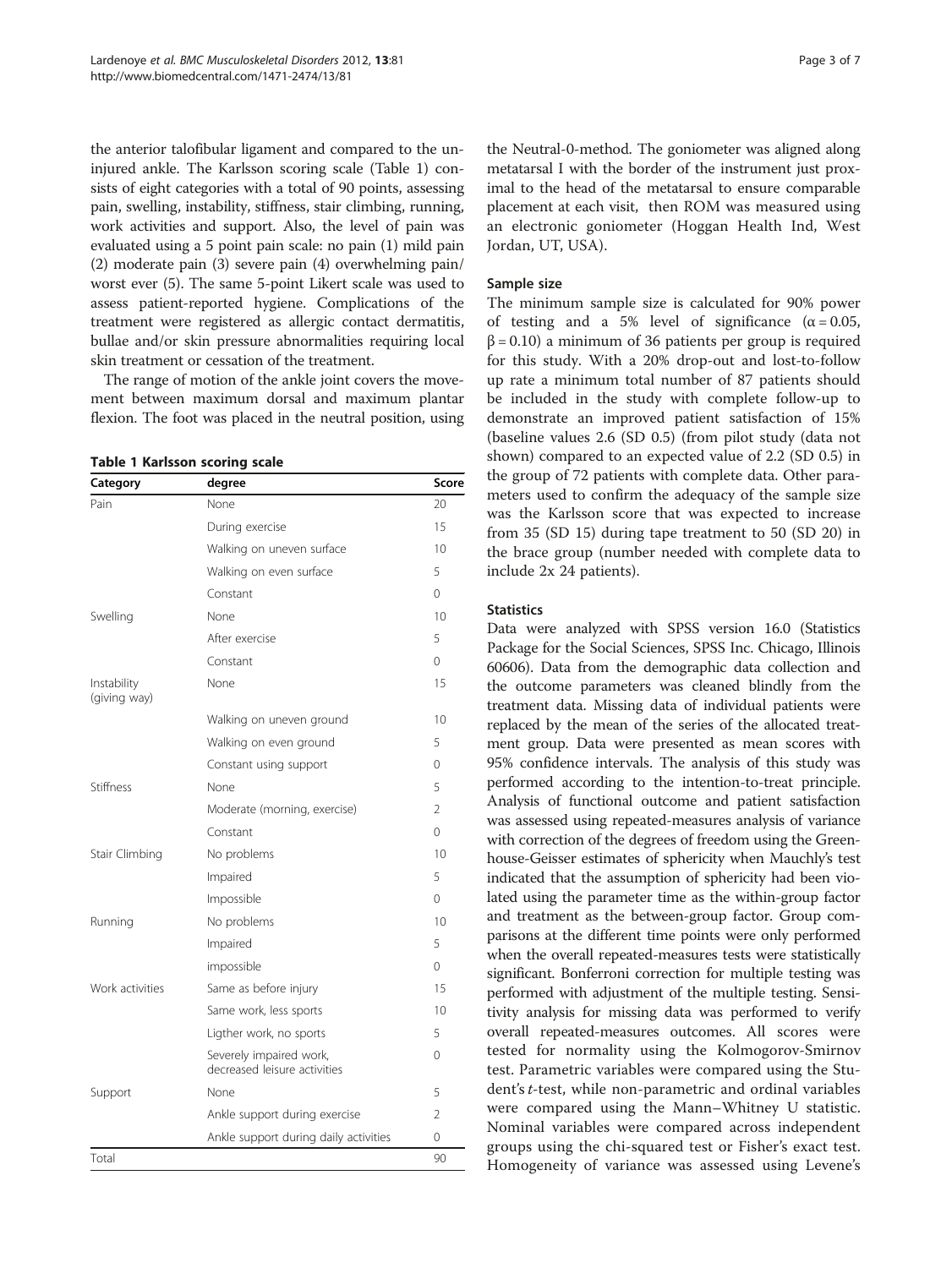test. No post-hoc analyses were performed. Level of significance was set at  $P < 0.05$ .

# Results

# General demographics

In total 100 patients were included in the study and randomized after initial treatment and screening (Figure 1). Two patients were considered non-eligible after randomization: both patients had a fracture at control X-ray and fulfilled exclusion criteria. The results regarding primary outcome (patient satisfaction, complications and pain) were completed for 81 (83%) patients (nine patients in the tape group and 8 patients in the brace group were lost from followup). The results regarding secondary outcome (ankle function) were completed for 70 (71%) patients.

Patients' age and gender were similar between the two groups. In total 38% of patients sustained the ankle sprain due to sport related activities, which was distributed similarly between the two treatment groups (tape: 19/49 versus  $18/49$ ,  $p = 0.8$ ) (Table [2](#page-4-0)). The number of positive anterior drawer test of the injured ankle compared to the uninjured ankle was similar prior the start of the treatment (1/49 versus 2/49 in the tape group versus semi-rigid brace group, respectively,  $p = 0.2$ ).

#### Patient satisfaction and treatment complications

Repeated-measures analysis of variance revealed there was a significant interaction effect for the parameter satisfaction (Wilks'Lambda 0.9; F 12.9; partial eta squared 0.052;  $P<sub>TxG</sub> < 0.0001$ ). Posthoc testing revealed that during the 4 week treatment period patient satisfaction was significantly higher in the patient group treatment with a brace at 3 and 5 weeks ( $P < 0.05$ ; Figure [2](#page-4-0)). While satisfaction in the tape treatment significantly decreased from week 1 till week 5 ( $P < 0.05$ ), the patient rated satisfaction improved significantly in the patients treated with a brace comparing week 3 with the start of the treatment.

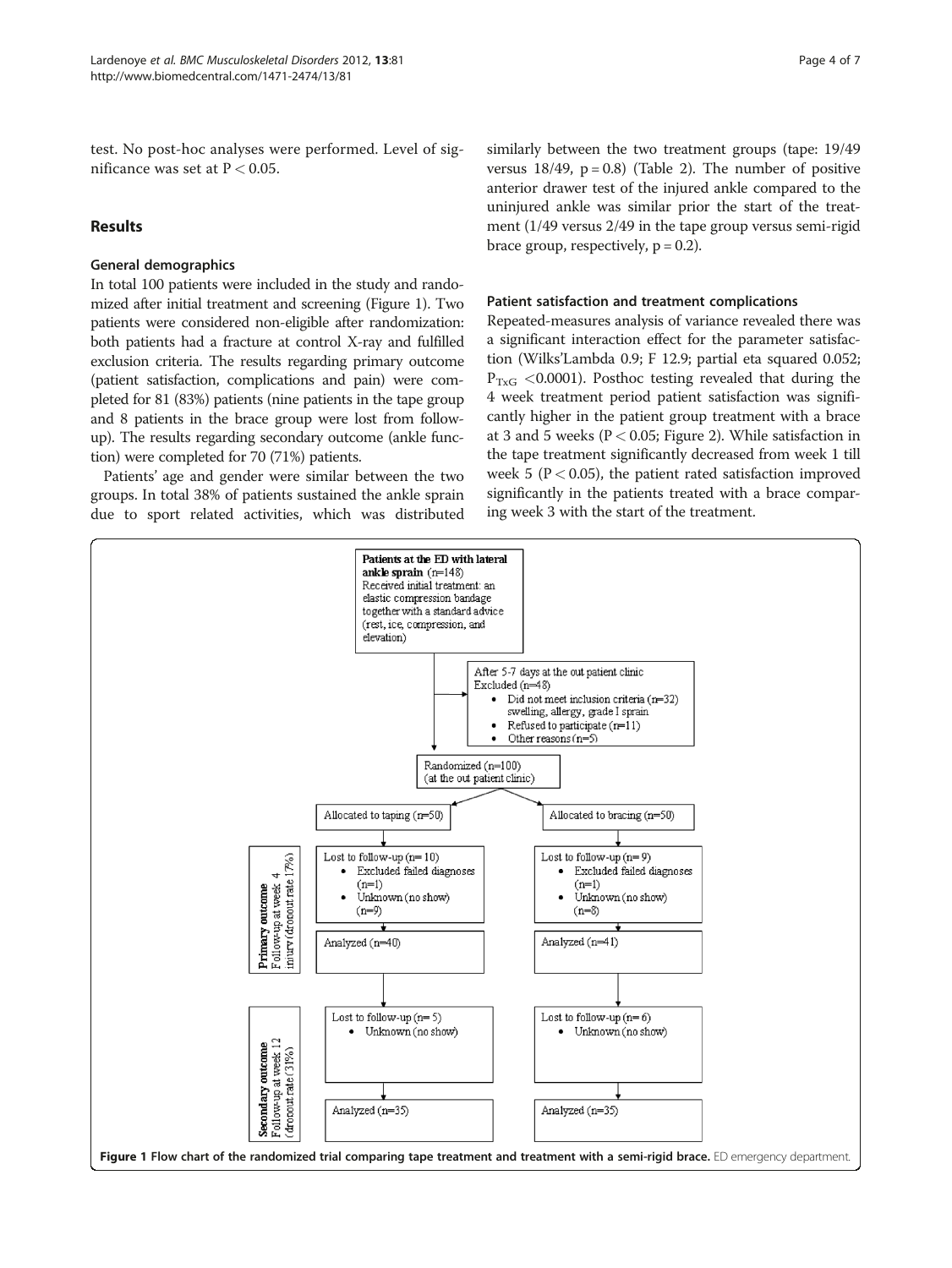<span id="page-4-0"></span>Table 2 Characteristics of patients according to allocated treatment

|                                      | Tape<br>$(N = 49)$ | Semi-rigid<br>brace $(N = 49)$ | P-value |
|--------------------------------------|--------------------|--------------------------------|---------|
| No. of females                       | 23                 | 16                             | 0.1     |
| Mean (SD)<br>age (years)             | 30                 | 29.8                           | 0.9     |
| Percentage sport<br>related injury   | 39% (19/49)        | 37% (18/49)                    | 0.8     |
| Percentage grade III<br>ankle sprain | 2% (1/49)          | 4% (2/49)                      | 02      |

Of all patients treated with tape 59.1% experienced complications, including contact dermatitis, bullae formation or skin abnormalities due to increased local pressure, requiring local skin treatment or cessation of the treatment. This rate of complications was significantly lower in the brace group (14.6%,  $P < 0.0001$ ). These results were also reflected by the experienced hygiene during treatment. At all measured time-points the reported hygiene was significantly higher in the patients treated with brace (Group effect: F 5.3; partial eta squared 0.125;  $P_G < 0.0001$ , Time effect: Wilks'Lambda 0.948; F 5.310; partial eta squared 0.029;  $P_T = 0.02$ , Interaction: Wilks'Lambda 0.997; F 0.332; partial squared eta 0.045;  $P_{TxG} = 0.6$ ).

During the trial two (4.1%) crossovers were found from brace to tape, due to less stability reported when using the brace. No crossovers from tape to brace were found  $(P = 0.1)$ .



# Functional outcome

The functional outcome as assessed using the Karlsson score increased significantly (Time effect: Wilks Lambda 0.438; F 29.822; partial eta squared 0.562;  $P_T < 0.0001$ ) during the 4 weeks treatment and further increased thereafter until 8 weeks, after which the functional level stabilized at a mean score of 84 (SD 11) of maximal 90 points (Figure 3). There was no difference in this increased functional ability between the two groups (Group effect: F 0.492; partial eta squared 0.005;  $P_G = 0.5$ ) (Figure 3), including time to return to normal work and sport activities. In addition, the pain score was similar between the tape and brace treatment (Group effect: F 0,277, partial eta squared 0.003;  $P_G = 0.4$ , Time effect: Wilks'Lambda 0.526; F 18.023; partial eta squared 0.474;  $P_T < 0.0001$ , Interaction: Wilks' Lambda 0.924; F 1.651, partial eta squared 0.076;  $P_{TxG} = 0.4$ ).

The passive and active range of motion, expressed as the difference between the uninjured and injured ankle improved similarly in both the patients treated with a brace and the patients treated with taping (Table [3\)](#page-5-0).

# **Discussion**

Functional treatment is a widely used and generally accepted treatment for ankle sprain. A number of studies assessing the effectiveness of different conservative treatments of acute ankle sprain have been performed, but until now, little was known about patient satisfaction in relation to the functional outcome. The results of this randomized controlled trial comparing semi-rigid ankle brace with tape treatment demonstrated improved patient satisfaction with

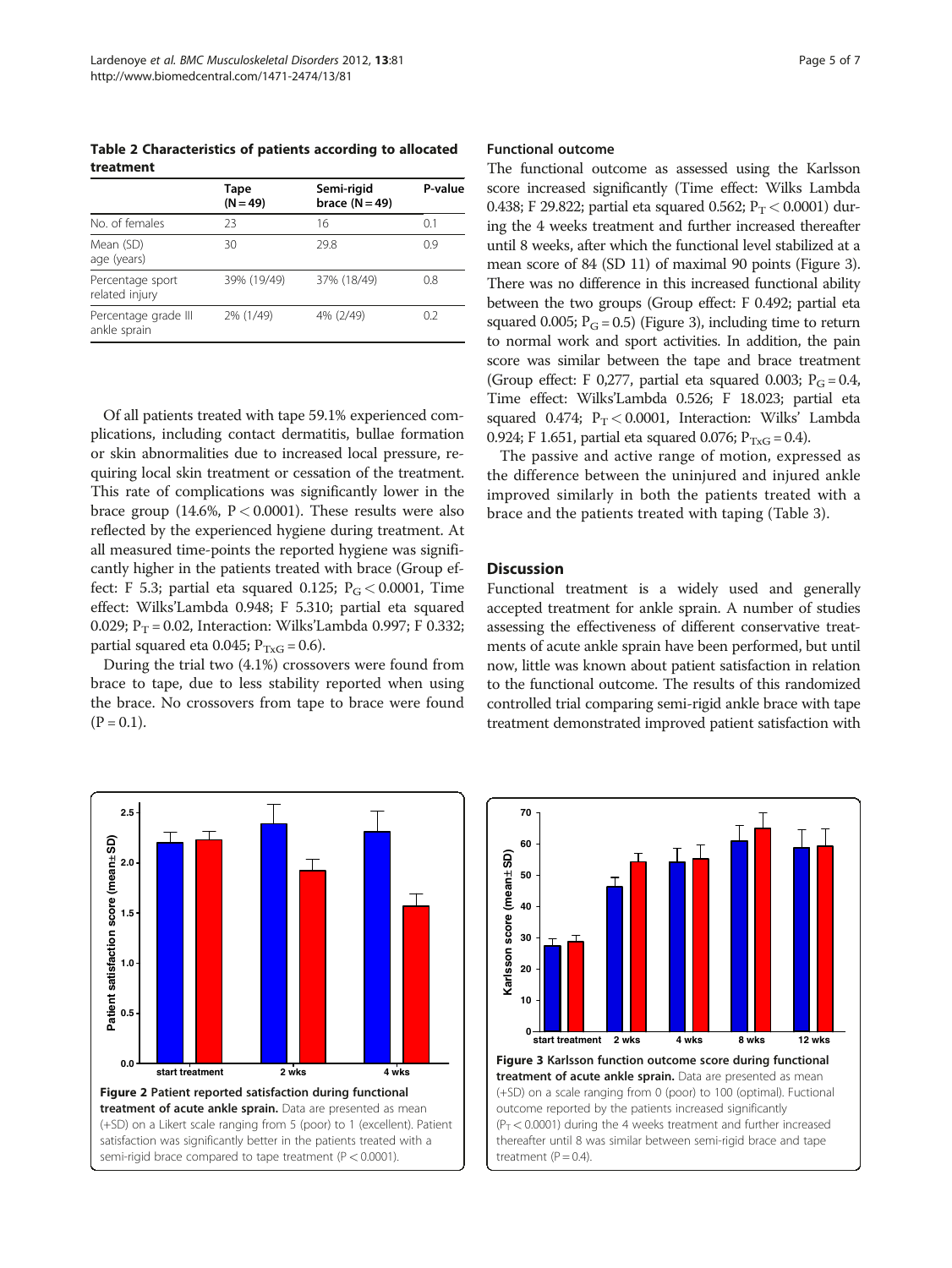<span id="page-5-0"></span>Table 3 Active and passive range of motion after functional treatment of acute ankle sprain

|                          | <b>Treatment</b> | N  | Mean | SD   | P-value |
|--------------------------|------------------|----|------|------|---------|
| Passive ROM -<br>week 4  | tape             | 39 | 12.5 | 8.9  | 0.9     |
|                          | semi-rigid brace | 41 | 12.3 | 11.3 |         |
| Active ROM -<br>week 4   | tape             | 39 | 13.7 | 9.0  | 0.7     |
|                          | semi-rigid brace | 41 | 12.8 | 14.1 |         |
| Passive ROM -<br>week 12 | tape             | 34 | 3.6  | 6.4  | 0.2     |
|                          | semi-rigid brace | 35 | 5.8  | 7.6  |         |
| Active ROM -<br>week 12  | tape             | 34 | 6.1  | 7.6  | 1.0     |
|                          | semi-rigid brace | 35 | 6.1  | 7.9  |         |
|                          |                  |    |      |      |         |

Range of motion (ROM) is defined as the difference between injured and uninjured ankle when substracting the maximal dorsoflexion from plantairflexion. N is number of patients, SD standard deviation.

less local complications in patients treated with a semirigid brace, but overall showed no improved functional outcome.

Previously, two studies compared patient satisfaction with treatment using brace. In total 76% of patients treated with a brace in the study by Jongen et al. [[8\]](#page-6-0) were very satisfied or satisfied with brace treatment, while in our study 95% of patients qualified their satisfaction as excellent or good. This higher percentage may be due to another design of the brace with a more rigid lateral and medial support in our study. Patients in the ankle brace group in the randomized trial from Boyce et al. [[16](#page-6-0)] reported higher levels of comfort and satisfaction, although the used methods to evaluate satisfaction were not specified. The functional outcome Karlsson score was also significantly higher in the brace group compared to that in the elastic bandage group at 10 days and one month.

Kerkhoffs et al. [\[5](#page-6-0)] reviewed different functional treatment strategies for acute lateral ankle ligament injuries in adults in a meta-analysis. Although it was impossible to make definitive conclusions about the most effective functional treatment because diversity of outcome results prohibited pooling of results, there seemed to be no evidence that using a semi-rigid brace is superior to taping concerning functional outcome in the individual studies. A semi-rigid ankle support provided more stability and a quicker return to work and sport than an elastic bandage [[5\]](#page-6-0). In addition, as for the functional outcome, objective (ROM) as well as patient-reported functional outcome score (Karlsson scale), this study shows that there was no difference functional ability between the two groups. In addition, the pain score was similar between the tape and semi-rigid brace treatment at 3 months. However, tape treatment resulted in significantly more complications, the majority being skin irritations, when compared with treatment with an elastic bandage [[5](#page-6-0),[8\]](#page-6-0) . In line with these data, this study showed that functional treatment with a semi-rigid brace leads to significant less complications than treatment by taping (RR 0.11; 95% CI 0.01 to 0.86). These results match previous other published studies [[5,8-10,16](#page-6-0)].

A number of remarks must be made when interpreting these observations. Although the loss of follow-up for the primary outcome parameters was 17% at 5 weeks, incomplete data on the secondary outcome parameters was higher with a loss to follow-up for the secondary outcome parameter of 29% at 13 weeks. This loss to follow-up may have introduced misclassification bias [\[17](#page-6-0)]. Although the lost-to-follow up was equally distributed among treatment groups and remains below the cut-off value of 80% for the primary outcome parameter, this is not the case for the secondary outcome parameter (Fewtrell MS. Arch Dis Child, 2008;93(6):458-461). Post hoc power analysis indicated that 25 patients should be analyzed in both groups to detect the differences in patients satisfaction score as found in our study. For detecting differences in Karlsson score post hoc power analysis indicated >100.000 patients should be included.

In addition, the costs of treatment with a semi-rigid brace are higher than the treatment with a tape. Diercks et al. [[18](#page-6-0)] described the effectiveness and costs in relation to the patient satisfaction in a small study on the treatment of acute ankle sprain with tape and treatment with a brace and found higher patient satisfaction, but also higher costs of the treatment with a semi-rigid brace (€183 versus €238) Specification of the costs are illustrated in the article by Diercks et al. This comparison seems to be different when tape and brace interventions are used as a preventive measure. In a study by Olmsted et al. found that the costs of preventing one ankle sprain was significantly higher using preventive tape treatment compared to preventive brace treatment [[19\]](#page-6-0). The treatment of an ankle sprain using tape in our study was cheaper mainly due to material costs than treatment with a semi-rigid brace (total costs:  $€167$ (diagnostic costs 121; working costs 27; material costs 8; overhead 11) versus €204, (diagnostic costs 121; working costs 22; material costs 35; overhead 26), respectively). A higher level of comfort during treatment of an ankle sprain therefore comes at the expense at higher treatment costs.

# Conclusion

In summary this study shows that treatment of acute lateral ankle sprain with a semi-rigid brace leads to less complications and a higher patient satisfaction than treatment with tape. In line with previous studies there is no difference regarding functional outcome and pain. Therefore using a semi-rigid brace should be considered for treatment of acute ankle sprains.